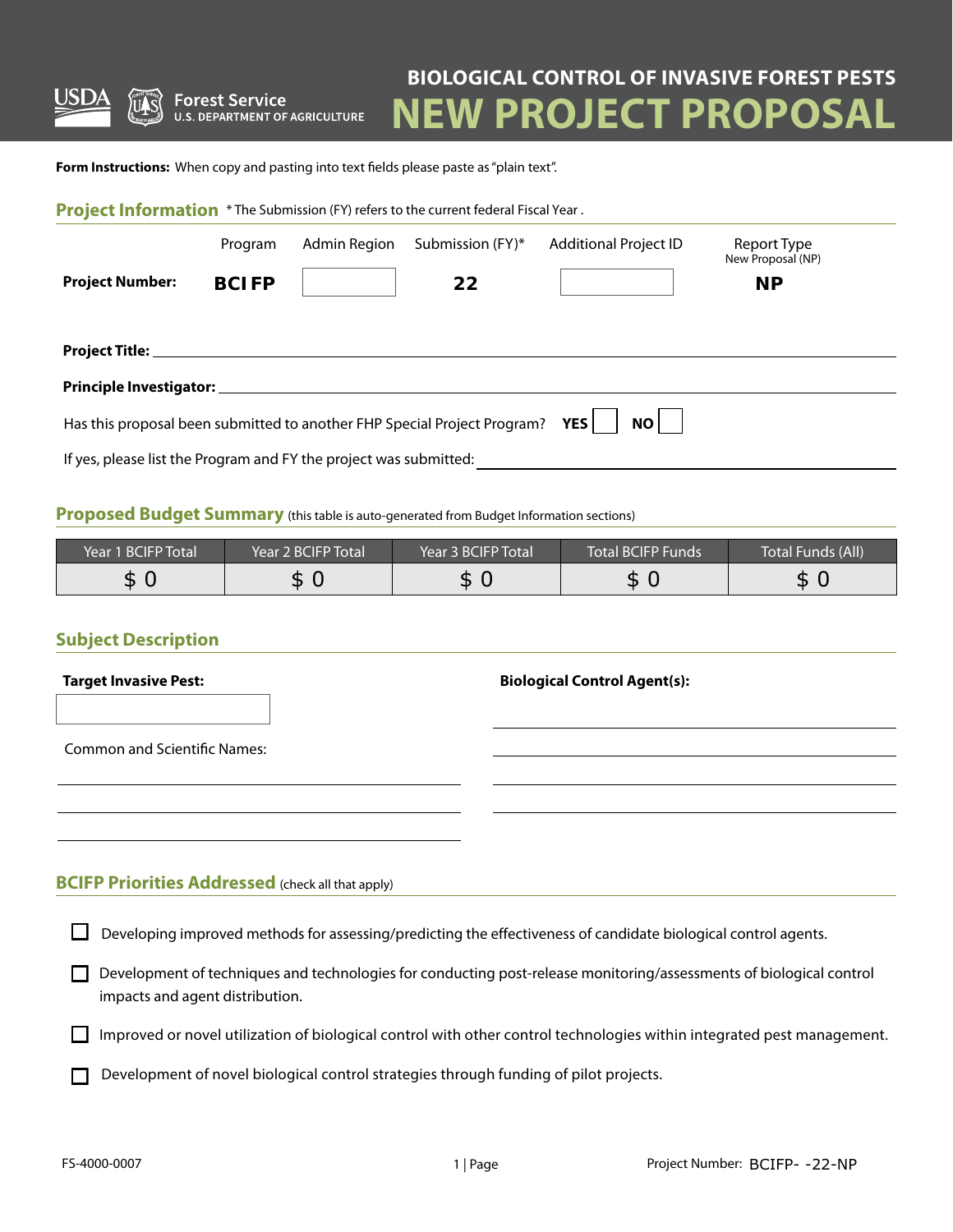Define the project being developed (e.g., what is the technology/application, goals and objectives, and who will maintain the tool if maintenance is necessary?) (250 words):

Provide background, justification, and describe project innovation if applicable (e.g., describe the management problem, impacts of the invasive species, supportive research, and any novel or unique insights) (250 words):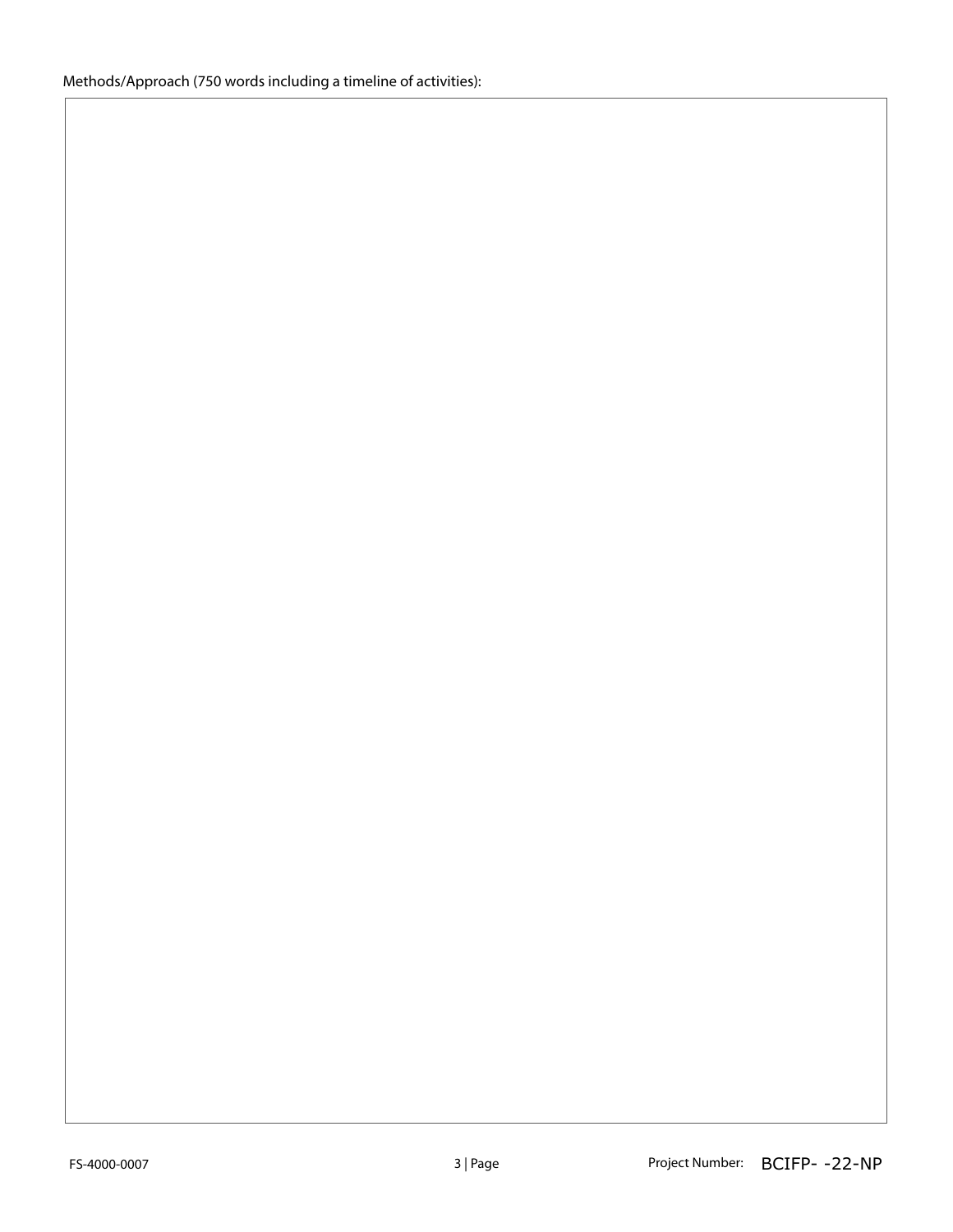Describe stakeholder involvement in development of the proposal and application of the new technology and identify end users (e.g., how involved are land managers in the project?) (150 words):

Describe technology assistance/transfer, outreach, and the expected impacts to forest health/forest management (e.g., how will the technology be shared and how will it change current management?) (150 words):

Products/Publications/Technology transfer (e.g., provide timeline of expected project accomplishments by agreement closure) (150 words):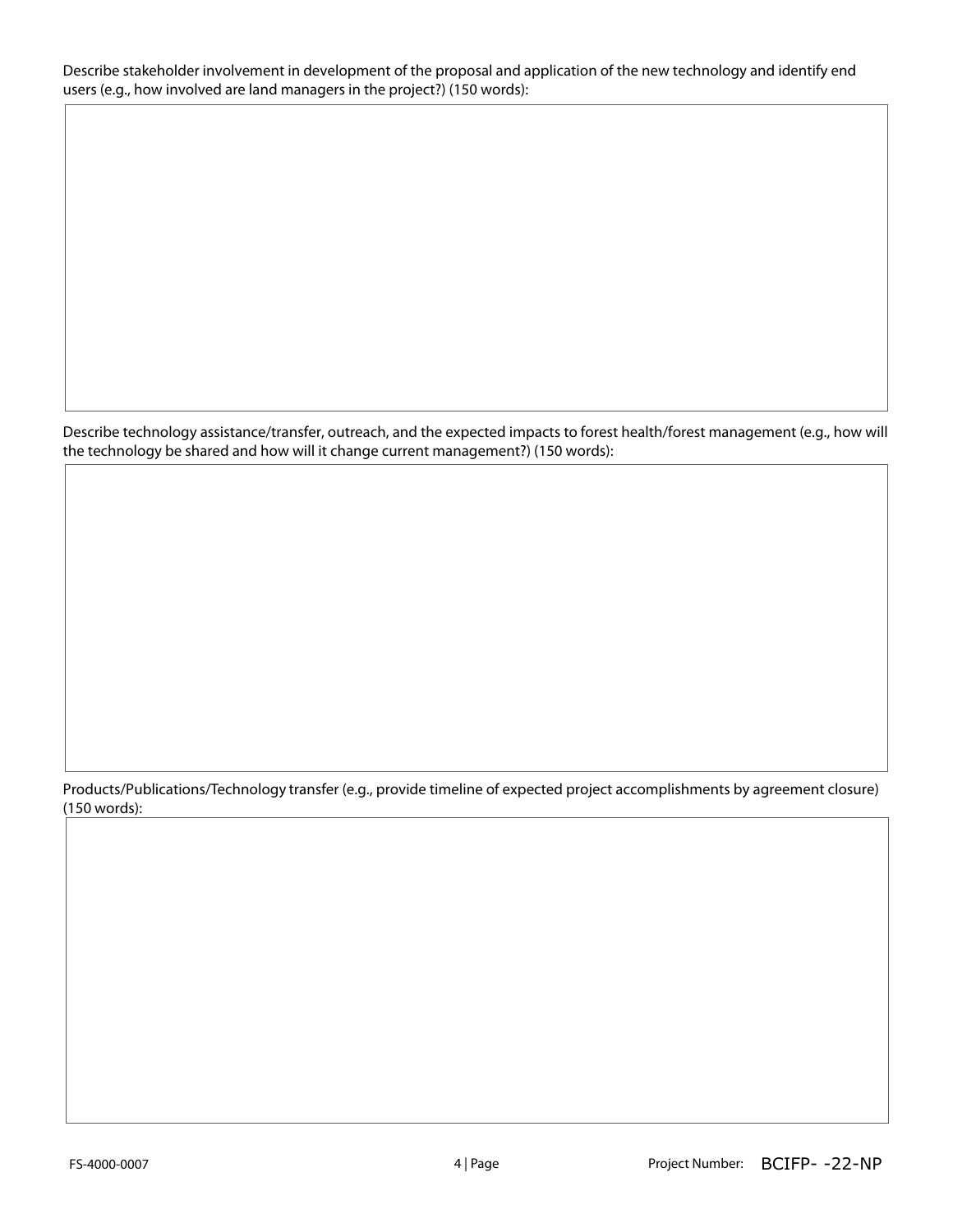Citations: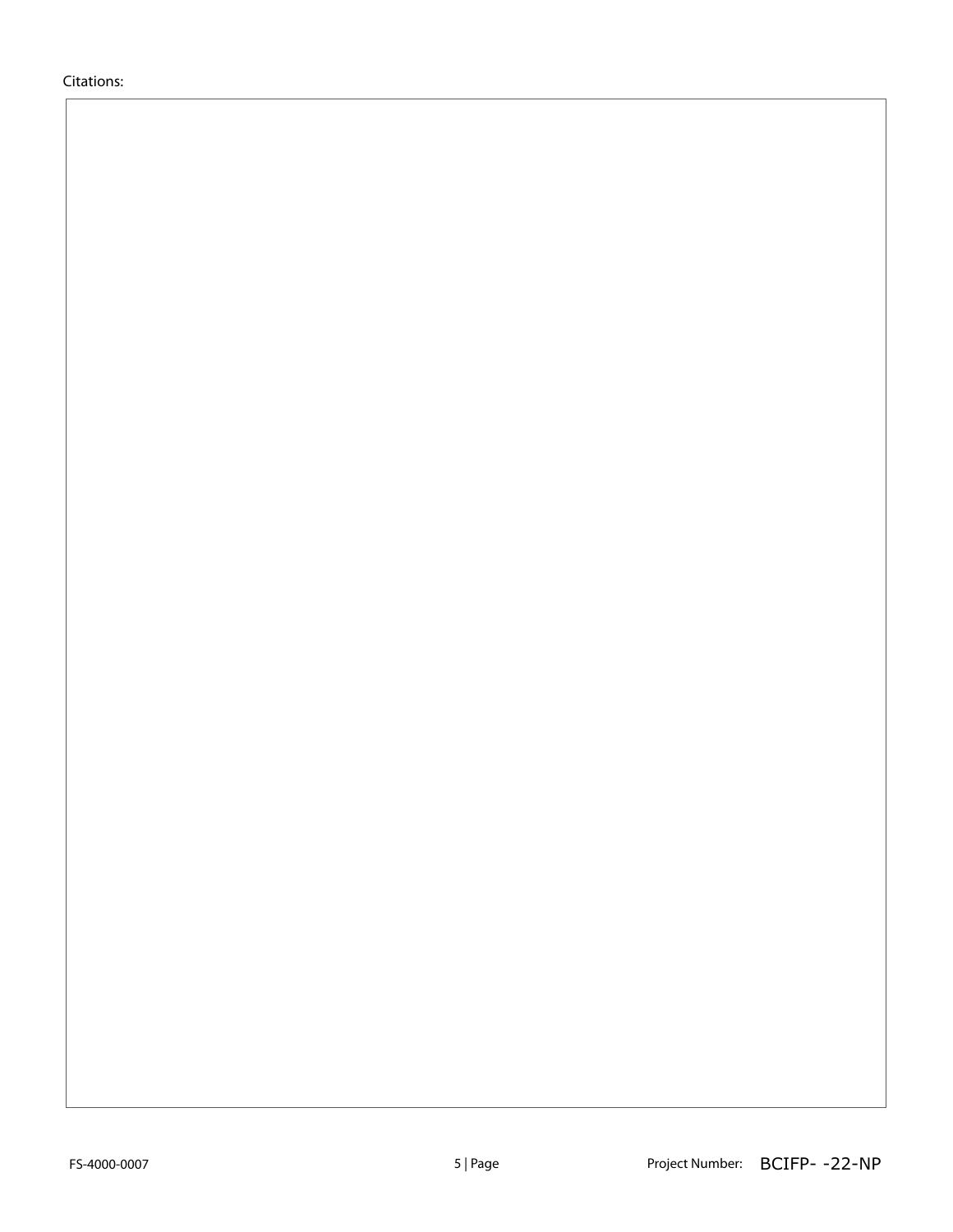#### **Year 1 Budget Information** (for a summary of total project costs, see page 1)

| $\sim$ $\sim$ $\sim$  |                                   |                                   |                     |                    |                     |                  |
|-----------------------|-----------------------------------|-----------------------------------|---------------------|--------------------|---------------------|------------------|
| <b>Budget Type</b>    | <b>Budget</b>                     | <b>Requested BCIFP</b><br>Funding | Non-Federal Match** | Leveraged Funds*** | <b>Match Source</b> | Leveraged Source |
| <b>ADMINISTRATION</b> | Salary                            |                                   |                     |                    |                     |                  |
|                       | <b>Travel for Data Collection</b> |                                   |                     |                    |                     |                  |
|                       | Travel to Meetings*               |                                   |                     |                    |                     |                  |
|                       | Travel for Other                  |                                   |                     |                    |                     |                  |
| <b>PROCUREMENT</b>    | Contracting                       |                                   |                     |                    |                     |                  |
|                       | Equipment                         |                                   |                     |                    |                     |                  |
|                       | Supplies                          |                                   |                     |                    |                     |                  |
| <b>INDIRECT</b>       | Overhead                          |                                   |                     |                    |                     |                  |
|                       | Other                             |                                   |                     |                    |                     |                  |
|                       | SUBTOTAL $\vert \$ 0$             |                                   | \$0                 | \$0                |                     |                  |

Overhead Rate % (Describe in Notes):  $\vert$  (Secretary 2011) 7 | Year 1 Total:

\$ 0

Year 1 Notes (If the project is being supported by additional funding sources, please describe here ) (2000 characters):

\* Funds allocated for "Travel to Meetings" in year 1 will only be approved for proposals requesting a single year of funding.

\*\* Non-Federal Matching (cost sharing) funds are raised from outside sources to increase the level of support provided by the Federal Government. This includes both cash and in-kind contributions.

\*\*\* Leveraged Funds are raised from outside sources to increase the level of support provided by the Federal Government (including cash and in-kind contributions) beyond the non-Federal matching requirements. USDA Forest Service salary and expense funds can be included as leveraged funds.

Fiscal Year (FY):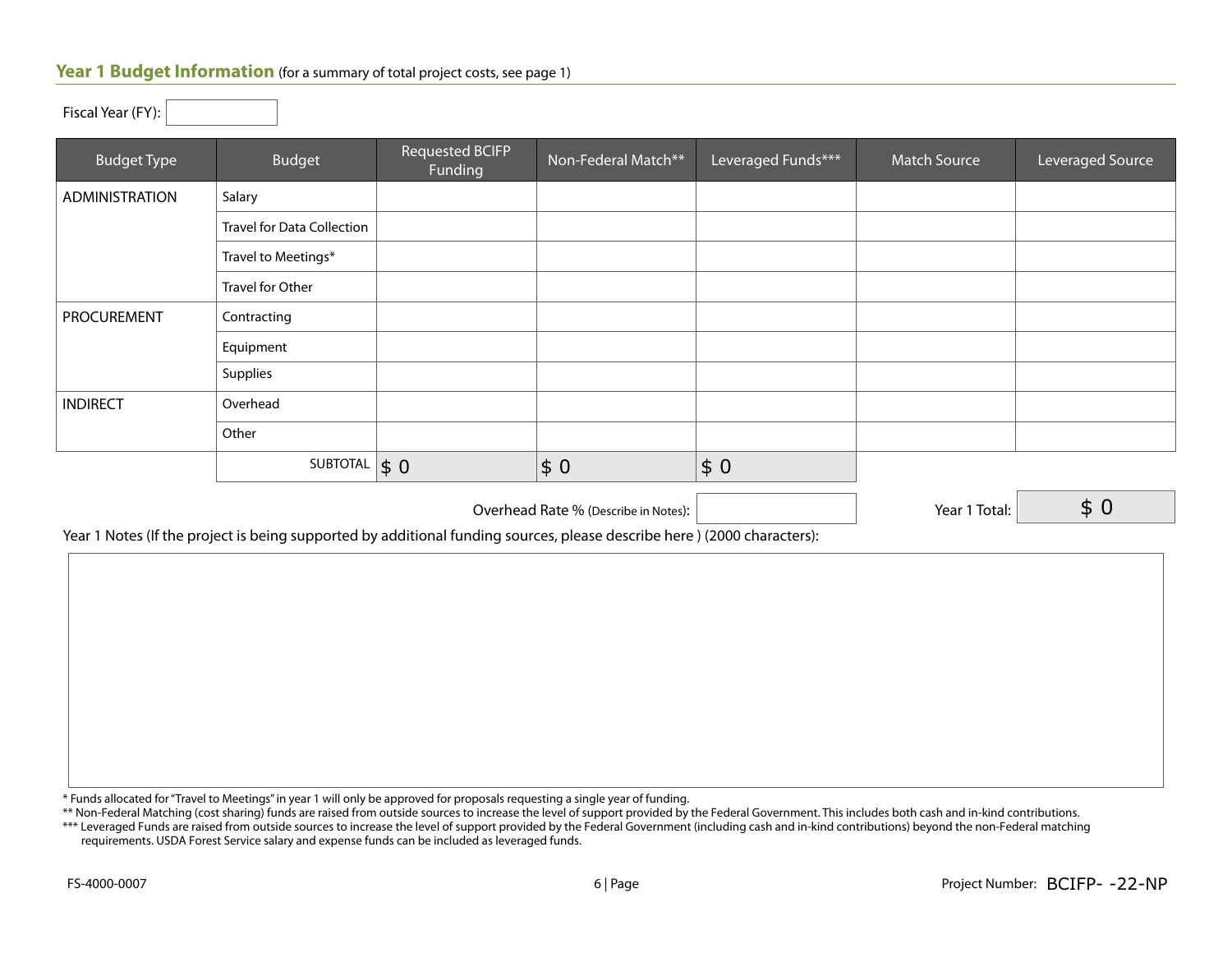## Year 2 Budget Information (for a summary of total project costs, see page 1)

| Fiscal Year (FY): $\vert$ |
|---------------------------|
|---------------------------|

| <b>Budget Type</b>    | Budget                            | Requested BCIFP<br>Funding | Non-Federal Match | Leveraged Funds     | <b>Match Source</b> | Leveraged Source |
|-----------------------|-----------------------------------|----------------------------|-------------------|---------------------|---------------------|------------------|
| <b>ADMINISTRATION</b> | Salary                            |                            |                   |                     |                     |                  |
|                       | <b>Travel for Data Collection</b> |                            |                   |                     |                     |                  |
|                       | <b>Travel to Meetings</b>         |                            |                   |                     |                     |                  |
|                       | Travel for Other                  |                            |                   |                     |                     |                  |
| PROCUREMENT           | Contracting                       |                            |                   |                     |                     |                  |
|                       | Equipment                         |                            |                   |                     |                     |                  |
|                       | Supplies                          |                            |                   |                     |                     |                  |
| <b>INDIRECT</b>       | Overhead                          |                            |                   |                     |                     |                  |
|                       | Other                             |                            |                   |                     |                     |                  |
|                       | SUBTOTAL                          | $\vert \mathsf{s}\vert 0$  | \$0               | $\vert \xi 0 \vert$ |                     |                  |
|                       |                                   |                            | Overhead Rate %:  |                     | Year 2 Total:       | \$0              |

Year 2 Notes (If the project is being supported by additional funding sources, please describe here ) (2000 characters):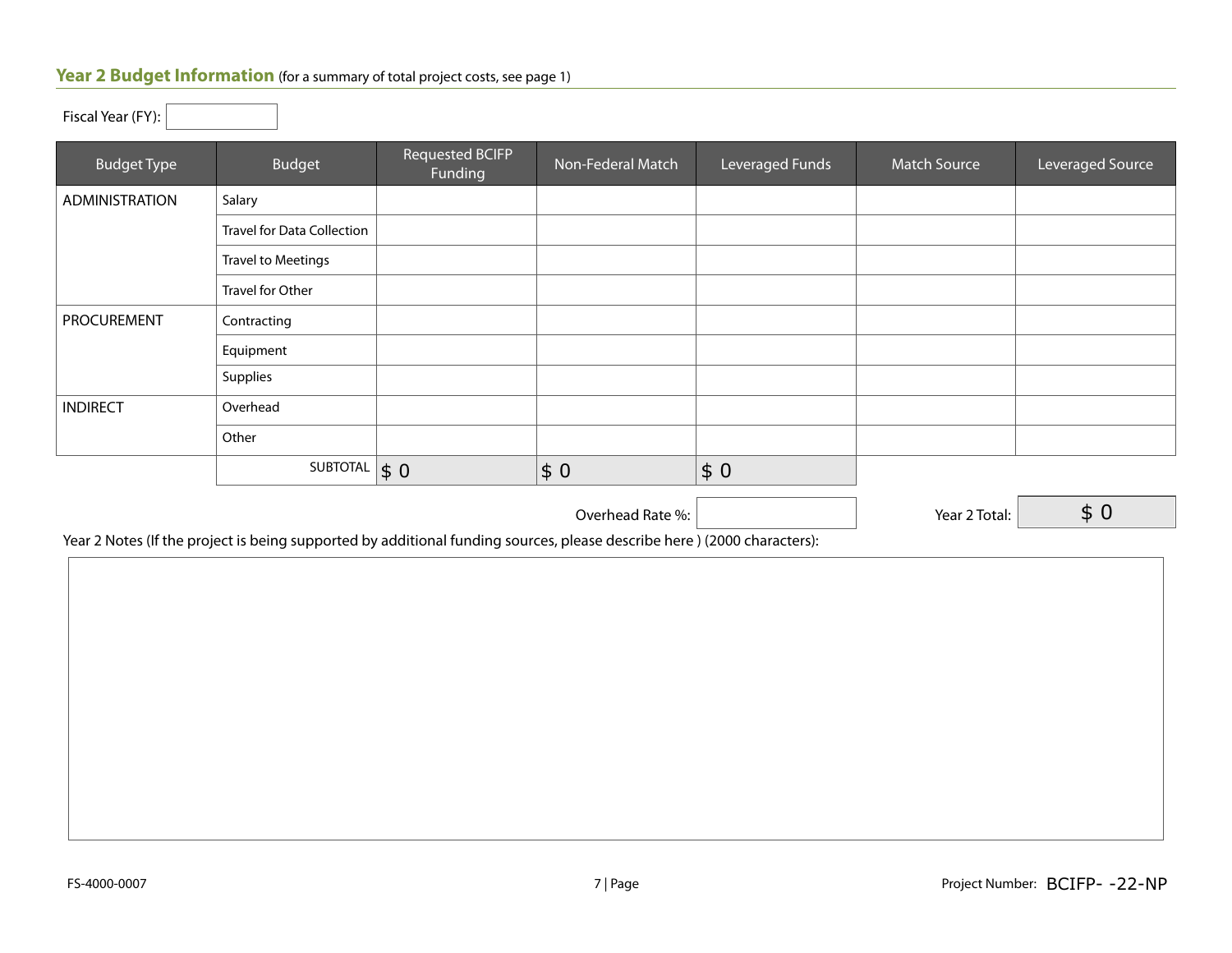# **Year 3 Budget Information** (for a summary of total project costs, see page 1)

| <b>Budget Type</b>    | <b>Budget</b>                     | <b>Requested BCIFP</b><br>Funding | Non-Federal Match | Leveraged Funds | <b>Match Source</b> | Leveraged Source |
|-----------------------|-----------------------------------|-----------------------------------|-------------------|-----------------|---------------------|------------------|
| <b>ADMINISTRATION</b> | Salary                            |                                   |                   |                 |                     |                  |
|                       | <b>Travel for Data Collection</b> |                                   |                   |                 |                     |                  |
|                       | <b>Travel to Meetings</b>         |                                   |                   |                 |                     |                  |
|                       | Travel for Other                  |                                   |                   |                 |                     |                  |
| PROCUREMENT           | Contracting                       |                                   |                   |                 |                     |                  |
|                       | Equipment                         |                                   |                   |                 |                     |                  |
|                       | Supplies                          |                                   |                   |                 |                     |                  |
| <b>INDIRECT</b>       | Overhead                          |                                   |                   |                 |                     |                  |
|                       | Other                             |                                   |                   |                 |                     |                  |
|                       | SUBTOTAL                          | $\vert \xi 0 \vert$               | \$0               | \$0             |                     |                  |
|                       |                                   |                                   | Overhead Rate %:  |                 | Year 3 Total:       | \$0              |

\$ 0

Year 3 Notes (If the project is being supported by additional funding sources, please describe here ) (2000 characters):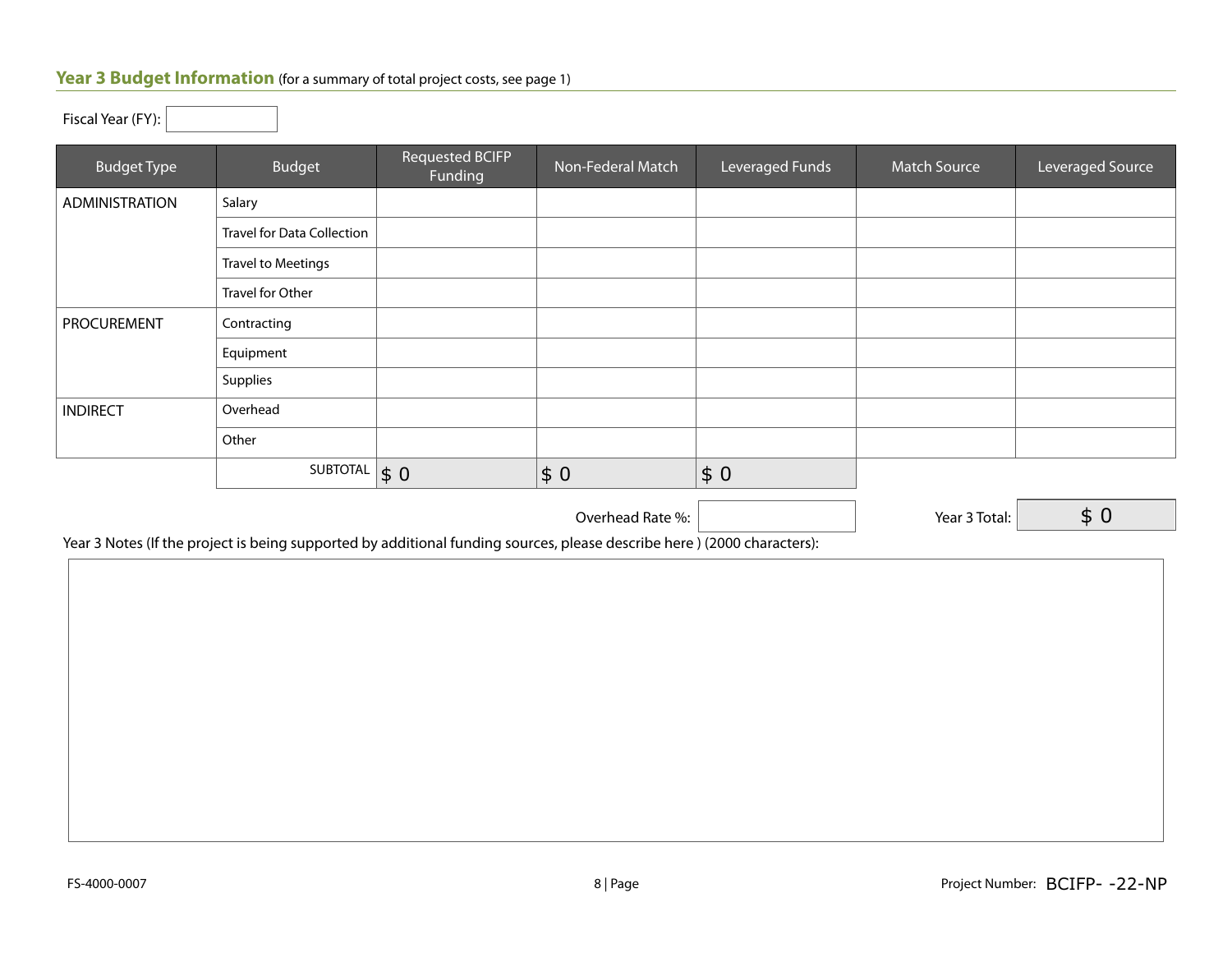| <b>Principal Investigators</b> |                        |
|--------------------------------|------------------------|
|                                |                        |
|                                |                        |
|                                |                        |
|                                |                        |
|                                |                        |
|                                |                        |
|                                |                        |
|                                |                        |
|                                |                        |
|                                |                        |
|                                |                        |
|                                | Funding Coordinator: L |
| <b>Cooperators</b>             |                        |
|                                |                        |
|                                |                        |
|                                |                        |
|                                |                        |
|                                |                        |
|                                |                        |
|                                |                        |
|                                |                        |
|                                |                        |
|                                |                        |
|                                |                        |
|                                |                        |
|                                |                        |